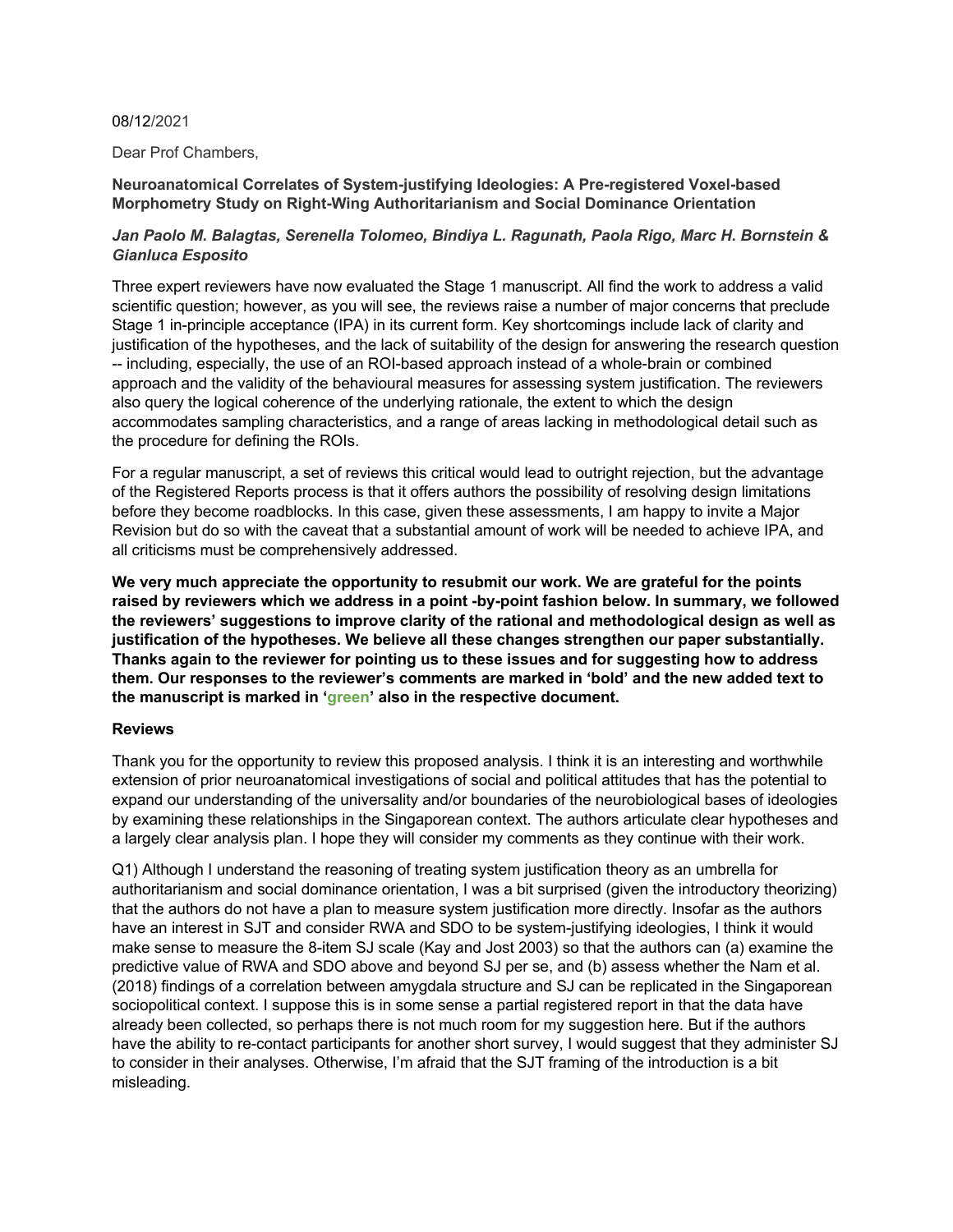**R1) We thank the reviewer for this suggestion. Since our data have already been collected, we have no opportunity to re-contact participants for another short survey. However, we agree with the reviewer and we have now removed the misleading text regarding system justification theory in the introduction and added the following statement section (p.4):**

**''Jost & Hunyady (2005) argue that individuals adopt different system-justifying ideologies as a means to make sense of the status quo. These include, but are not limited to, meritocratic ideology, political conservatism, belief in a just world, RWA and SDO. These ideologies serve the same purpose of rationalising and legitimising social inequalities but the observable manifestations of each ideology may differ."**

Q2) It may also be worth noting that Nam et al. (2018) did explore correlations between SDO and brain structure in a subset of their sample, but did not find significant associations (see Supplementary Discussion). The authors may want to take a look at this as further context for their hypotheses, especially considering my above point and that they have a more well-powered sample to assess the relationship.

**R2) We agree that Nam et al. (2018) explored the relationship between SDO and brain structure, however, our hypotheses aimed to address RWA and SDO and their brain structure correlates with a more well-powered sample. To make this more explicit, we have added more discussions in the introduction (p.17):**

**''It is worth noting that Nam et al. (2017) previously did not find a significant correlation between SDO and amygdala volume. However, the absence of a relationship may likely have been due to the relatively small sample size (N = 37) used to analyse this relationship. Equipped with a more well-powered sample, our study (N = 82) presents a more definitive measure of a neuroanatomical correlate not only of SDO but also RWA."**

**We hope the reviewer agrees that we reported our power analysis on p.16 and our study is well powered to address our hypotheses. We have clarified in the methods on p.16:**

**"Our study exceeds both criteria with a final sample size of N = 82, and consequently, we believe this to be a well-powered sample to provide an accurate estimate of the effect size regarding system-justifying ideologies and their respective structural brain associations."**

Q3) It would be helpful to get some more explanation about the sociopolitical context of Singapore. For example, does political ideology map onto a left-right dimension as it is often conceptualized and measured in Western contexts? I think it would make sense to explain the nature of more explicitly political ideology in Singapore, and how RWA and SDO might relate to this construct. For example, are the authors theorizing, in some sense, that RWA and SDO comprise dimensions of political orientation that can be mapped onto both shared and distinct brain regions?

**R3) We concur fully with the reviewer, however we did not have a specific hypothesis on how leftright dimension relates to both shared and distinct brain regions so we have mainly provided more explanation about the sociopolitical context of Singapore.**

**In addition, we are grateful to the reviewer for providing us with such a crucial suggestion on how to explicitly explain the political ideology in Singapore and how it relates to RWA and SDO. We have added this new text on p.7:**

**"To reiterate, the correlation of RWA and SDO is largely a function of the ideological contrast of the national context it is embedded in (Rocatto & Ricolfi, 2005). Specifically, countries that have a strong ideological contrast tend to promote a political left-right dimension such that individuals that ascribe to a specific political ideology (i.e. left vs right) tend to show positively correlated RWA and SDO scores. More relevant to this paper, the sociopolitical context of Singapore does**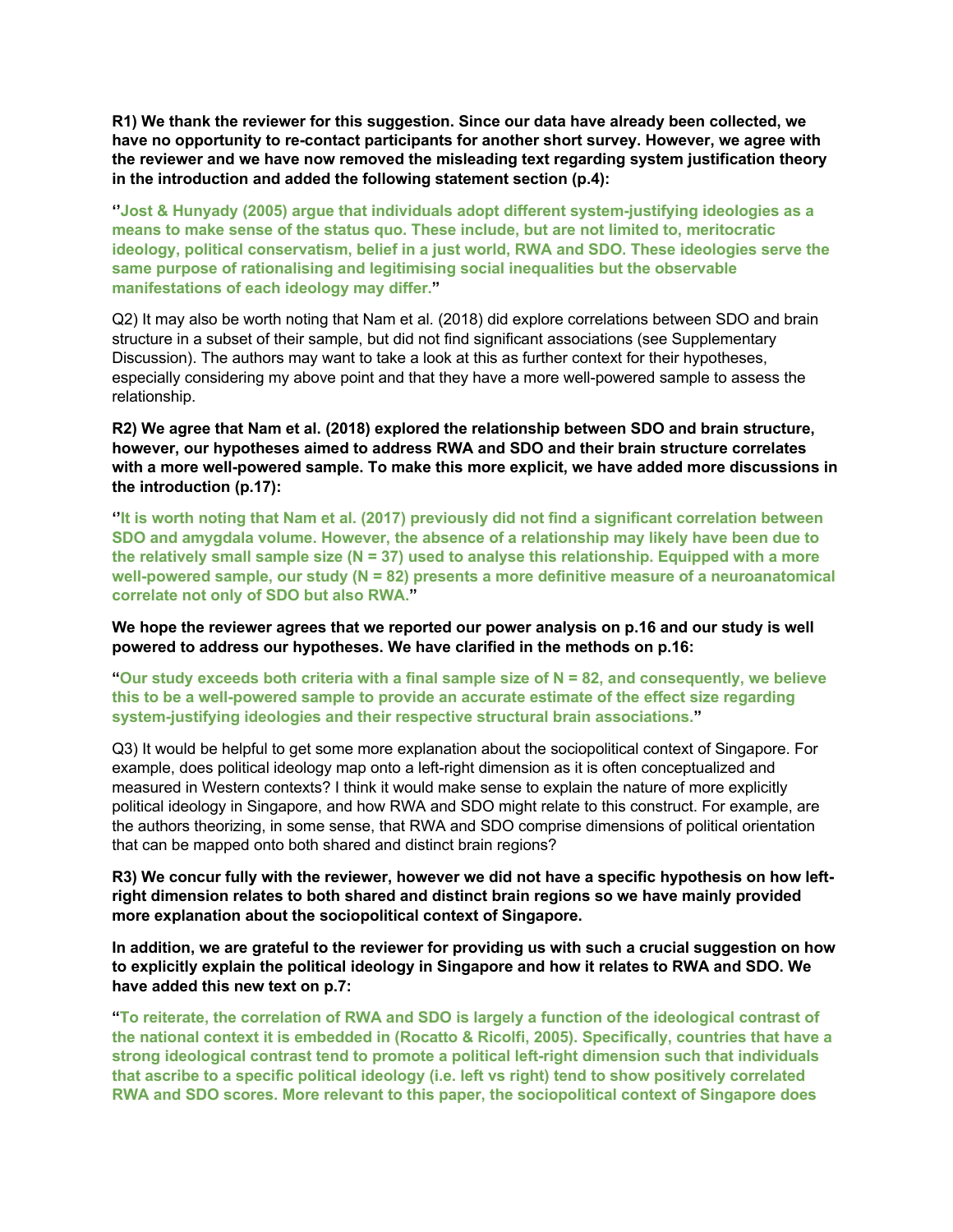**not feature an explicit left-right dimensionality and so, would be considered a country of low ideological contrast. Therefore, the DPM model would predict that RWA and SDO would be largely independent of each other in the Singapore context."**

**We are also grateful to the reviewer for highlighting an important query with regards RWA and SDO comprising dimensions of political orientation that can be mapped onto brain regions. As such, we would like to address it directly here in this response letter:** 

**Although the correlation between RWA and SDO scores vary as a function of the degree of ideological contrast of the population of study, this does not preclude the distinction of antecedents of RWA and SDO as predicted by the DPM model. That is, RWA is largely motivated by a dangerous worldview whereas SDO is largely motivated by a competitive worldview. In addition, the amygdala is also involved as this region is implicated with legitimising social hierarchies, both promoted by RWA and SDO ideologies. In other words, the degree of ideological contrast has more to do with the correlation between RWA and SDO and much less the underlying psychological and neuroanatomical mechanisms underlying them. Theoretically, regardless of the degree of ideological contrast of a given population, the shared and distinct brain regions of RWA and SDO would remain stable. That being said, a cross-national comparison of RWA and SDO scores and their neuroanatomical correlates between countries of different ideological contrasts must be conducted to directly address this question. In which case, our current study design is not equipped to tackle such a research question and hence, we are not inclined to make any specific hypotheses in our manuscript.**

Q4) My understanding is that ethnic Chinese are the dominant ethnic group in Singapore. How does a sample composed primarily of dominant group members affect the authors' interpretations of the correlation between brain structure and RWA/SDO? I'm wondering this especially given the theorizing regarding the Singaporean context of institutionalized multiculturalism.

#### **R4) We very much agree with this comment and we have now emphasised this point in the new text (p.12):**

**''It is worth noting that the sample represented in this study is only of the majority Chinese ethnic group. In a review of the influence of policies on intergroup relations, Guimond et al. (2014) assert that the impacts of intergroup-related policies, such as multiculturalism policies, vary to the extent that cultural perceptions of majority group individuals towards such policies may not represent those of minority group individuals. Therefore, findings in this paper may not extrapolate to the entire Singapore population and may be restricted to those of the ethnic majority group. Nonetheless, the study still holds merit in that limiting the study to only the majority ethnic group can allow the focus on a relatively homogenous sample to maximise statistical power. Future studies that examine neuroanatomical correlates of RWA and SDO scores should subsequently include ethnic minority groups to examine possible differences in their neuroanatomical correlates of RWA and SDO."**

Q5) How was the 22-item subset of the RWA scale chosen from the original 32 items? Some justification for the subset would be helpful.

#### **R5) We have added the required justification on p.14:**

**''The RWA scale in this study used a 22-item version (Altemeyer et al., 2006; Appendix A). The 22 item scale is used in this study as it is the most updated version of the RWA scale and demonstrates comparable psychometric properties as the original 32-item scale. Therefore, we opted for this shortened version of the scale."**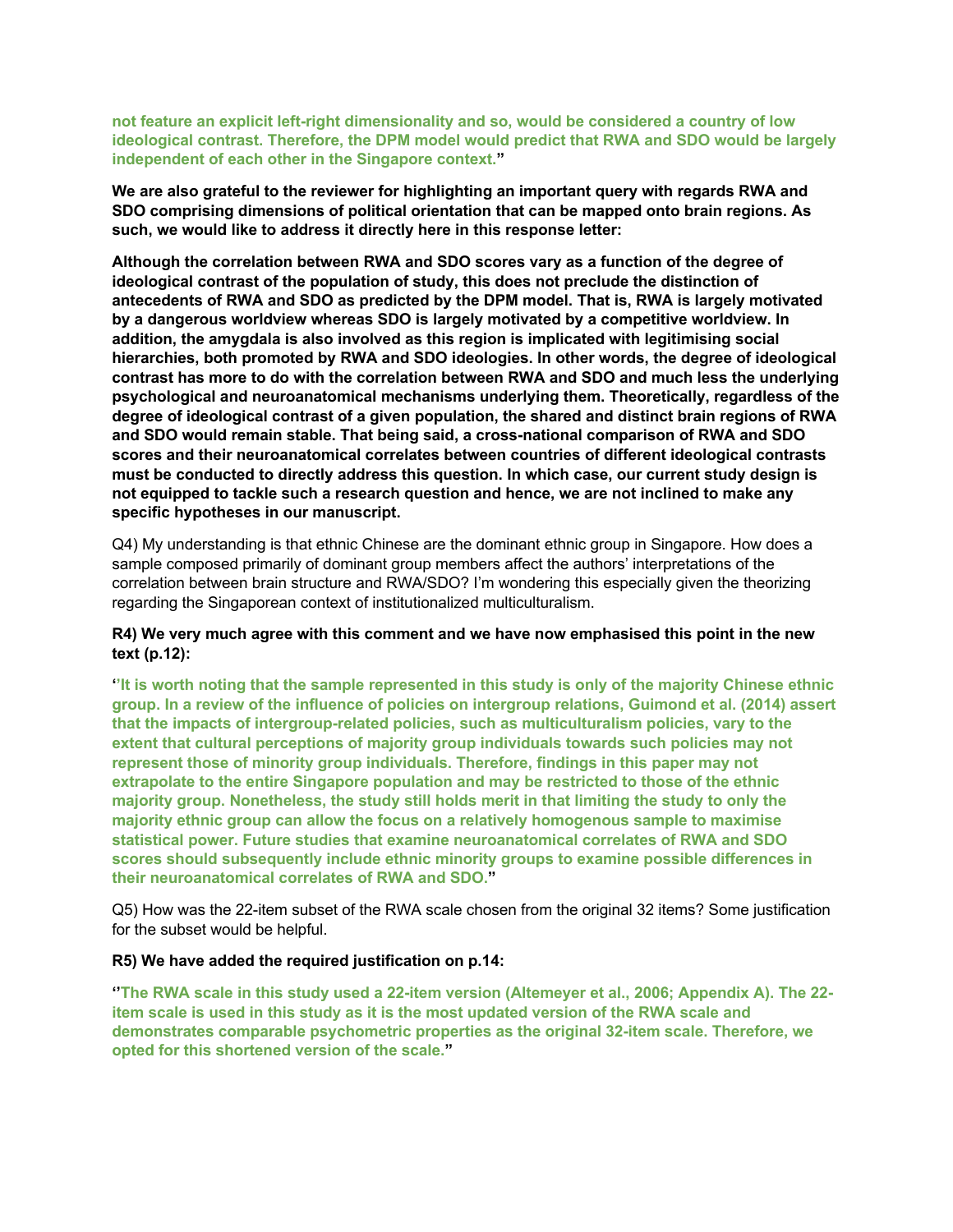Q6) Similar prior work (Kanai, Feilden, Firth, and Rees 2011; Nam et al. 2018) used a Gaussian kernel of 12 mm FWHM as part of the image preprocessing. Could the authors give some explanation of their reasoning for using a different metric (8 mm)?

# **R6) We agree with the reviewer and we have now decided we want to be consistent with prior work by Kanai et al., 2011 and Nam et al., 2018 so we have now edited the Gaussian Kernel of 12mm FWHM on p.17:**

**''Finally, they will be smoothed by convolving the images with an isotropic Gaussian kernel of 12 mm full width at half maximum (FWHM; Ashburner & Friston, 2005; Kanai et al., 2011; Nam et al., 2018)."**

Q7) How will ROIs be determined? Using ROI masks? Specifying volumes around a set of coordinates?

# **R7) We address these point in the methods on p.18:**

**''We will investigate the association between GMV and scores in the RWA and SDO scales using ROI multiple regression analyses. As the brain areas in our hypotheses are identified with a strong a priori prediction, the threshold of significance was set at p < 0.05, with small volume correction for multiple comparisons in the ROIs. To analyse these regression models, we will be using the MarsBaR toolbox (http://marsbar.sourceforge.net/) to anatomically define ROIs for the three pre-specified brain regions (i.e. amygdala, vmPFC and insula) according to our main hypotheses. The GMVs will be extracted from their ROIs using anatomically defined spheres with a radius of 20mm centered at (MNI: x=−36, y=−9, z=−17) for the left amygdala and at (MNI: x=27, y=12, z=−21) for the right amygdala (Nam et al., 2017). We then average the mean volumes from the left and right amygdala. The ROI of the vmPFC will be anatomically defined as a sphere with a radius of 20 mm centered at (MNI: x = 0, y = 40, z = -18; Li et al., 2017). Finally, the ROI of the insula will be anatomically defined as a sphere with a radius of 20 mm centered at (MNI: x = -45, y = 26, z = -6; Chiao et al., 2009; Cazzato et al., 2015)."**

Q8) It's a good idea to include age as a covariate in the model. I would also suggest gender/sex and global brain volume as baseline covariates (following previous work).

#### **R8) We agree with the reviewer and we will include age, gender and global brain volume as a covariate in the model. Please see the detailed description on p.19:**

**''In these analyses, we intend to control for total intracranial volume (TIV), age and gender by including them into the regression model as independent "nuisance" variables. TIV is an important variable to account for particularly in ROI-based volumetric measures because such subtle differences in regional brain volume may be confounded by individual differences in overall brain size (O'Brien et al., 2011). We are also controlling for age not only because TIV varies as a function of age (Bartholomeusz et al., 2002), but also because both RWA and SDO have been shown to decrease with age (Altemeyer, 1998; Ruffman et al., 2020). Accounting for age is also necessitated in this study because the analysis will include participants from two different age groups, a young adult sample and a middle-aged adult sample. We would expect both self-report and volumetric brain differences between these two age groups so including age in the regression model will minimise confounds due to age differences. Finally, past research also suggests a gender difference in self-reports of RWA and SDO. In particular, women tend to report higher RWA scores than men (Brandt & Henry, 2012) whereas men tend to report higher SDO scores than women (Pratto et al., 1994). Combined with an overall brain volume differences between men and women (Kaufmann et al., 2001; Ruigrok et al., 2014; Takahashi et al., 2011), we reckoned to control for gender would facilitate in identifying significant neuroanatomical correlates, as we predict with the age variable. We would like to emphasise that although system-justifying ideologies and regional (and overall) brain volume do seem to vary with age and gender, these are treated as nuisance variables in the main analysis as they do not comprise the main objectives of the study."**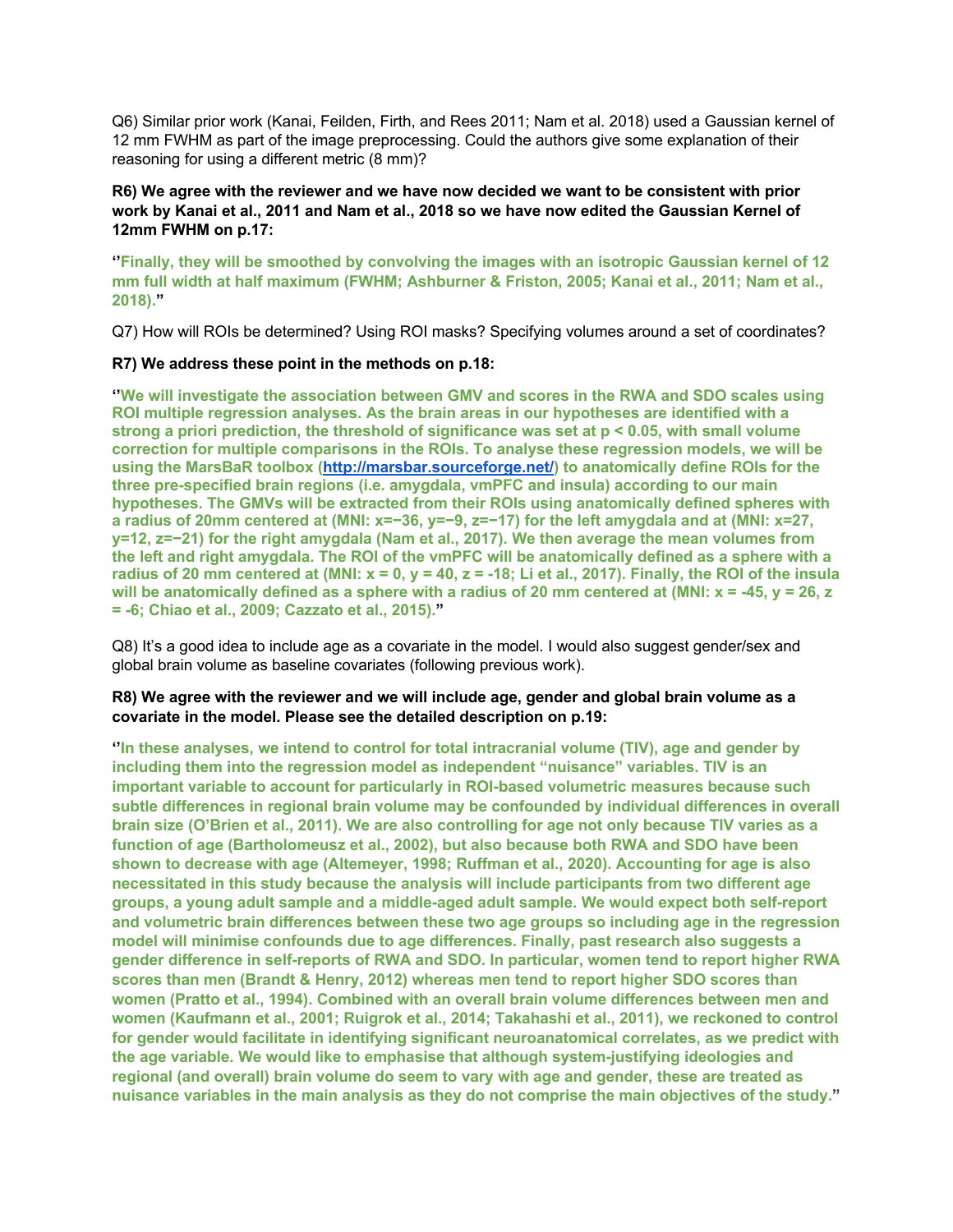#### **Reviewer 2**

The authors propose to investigate correlations between regional grey matter volumes and right-wing authoritarianism (RWA) and social dominance orientation (SDO). The research question is clearly defined and makes sense in light of theory. In general, the authors did a fine job in presenting their work. I have a few comments on specific parts of the manuscript, which are detailed in the table below. I have one concern about the proposed work plan, but I think it is easily remedied. My concern is that the proposed plan is to conduct ROI analyses to answer questions that can only be answered by whole-brain analysis. The questions are, 1. Is/are there any overlapping brain region/s that are related to RWA and SDO? 2. Is/are there any region/s that are related to RWA but not SDO? 3. Is/are there any region/s that are related to SDO but not RWA? A whole-brain analysis is needed to answer these questions. However, given that the region-specific hypotheses are pre-registered, it would be fine to also conduct these ROI analyses with small-volume corrections, provided that the way the ROIs will be defined is fully specified in the Stage 1 manuscript. In case it is helpful, here is a link to a previous pre-registered VBM study in which a wholebrain analysis was conducted in addition to ROI analyses: The relationship between individual differences in gray matter volume and religiosity and mystical experiences: A preregistered voxel-based morphometry study - Elk - 2020 - European Journal of Neuroscience - Wiley Online Libr**a**ry

| Page | Line(s) | <b>Comments</b>                                                                                                                                                                                                                                                                                                                                                                                                                             |
|------|---------|---------------------------------------------------------------------------------------------------------------------------------------------------------------------------------------------------------------------------------------------------------------------------------------------------------------------------------------------------------------------------------------------------------------------------------------------|
| 3    | 5       | I'm not clear what 'hallmark characteristic' means in this context. Is<br>authoritarian submission a core component of RWA ideology, such that if one<br>doesn't exhibit authoritarian submission, then one can't be categorised as<br>holding RWA ideology? Or is it possible (albeit unusual) to hold RWA<br>ideology but not be obedient to authority? I'd recommend re-phrasing this<br>sentence to clarify.                            |
|      |         | We thank the reviewer and have made the necessary edit to clarify<br>authoritarian submission as a covarying trait (with the other two traits)<br>of RWA ideology (p.3):                                                                                                                                                                                                                                                                    |
|      |         | "Altemeyer (1998) conceptualised right wing authoritarianism (RWA) as<br>an ideology that can be understood as a cluster of three covarying<br>traits: authoritarian submission, authoritarian aggression and<br>conventionalism. That is, these traits comprise a singular measure of<br>RWA. Authoritarian submission or the tendency to almost<br>unquestioningly obey an authority figure is one such hallmark trait of<br><b>RWA."</b> |
| 3    | 6       | The word 'unquestionably' -- should this be 'unquestioningly'?                                                                                                                                                                                                                                                                                                                                                                              |
|      |         | We thank the reviewer and have incorporated the recommendation in<br>the above point.                                                                                                                                                                                                                                                                                                                                                       |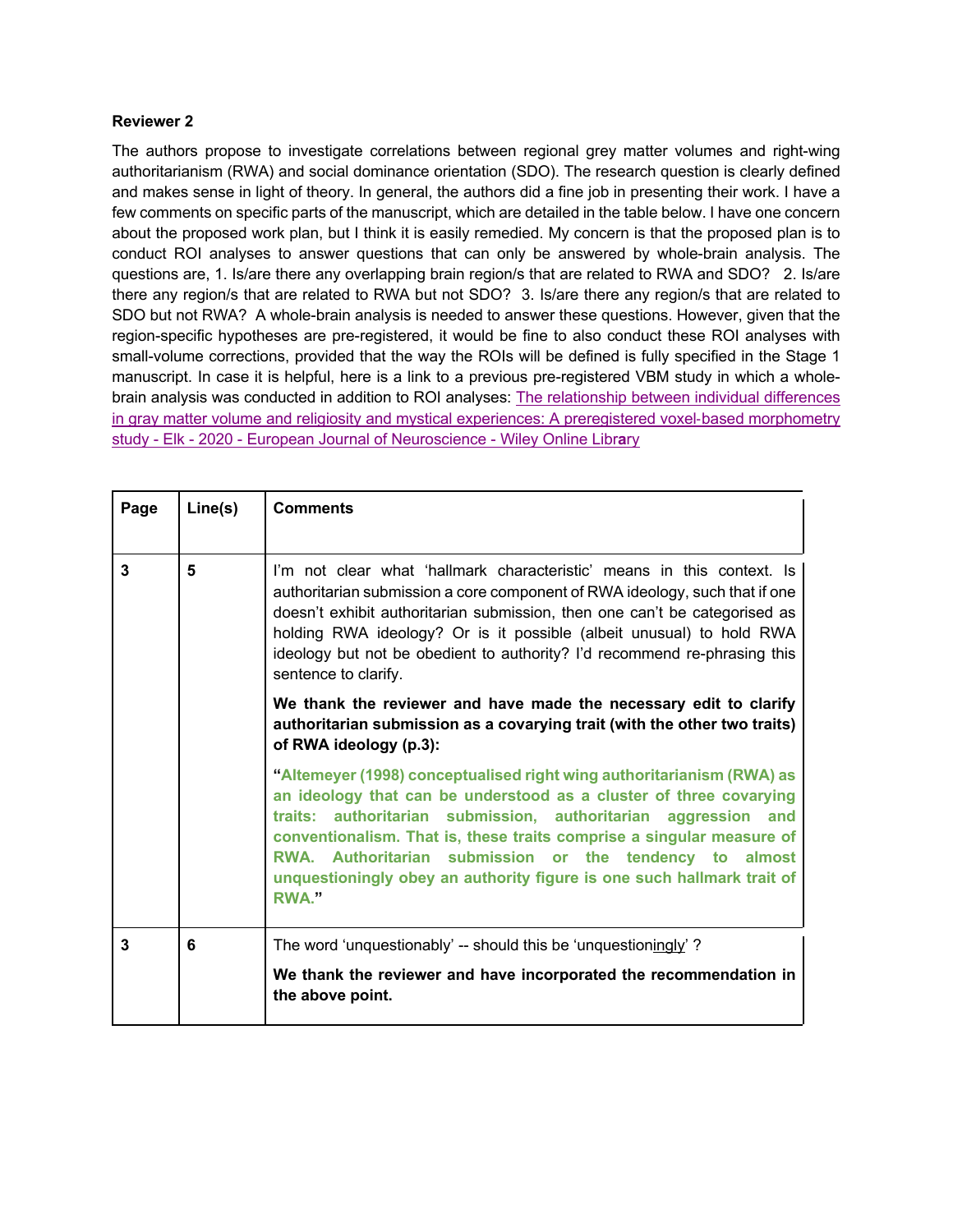| 3 | 26        | "authoritarian submission, and by extension the RWA ideology" - I think there<br>is a logical fallacy here. Even if those who hold RWA ideology always exhibit<br>authoritarian submission, it does not mean that those who exhibit<br>authoritarian submission will always hold RWA.                                                                                                                                                                                                                                                                                                                                                                                                                                                                                                                                                                                                                                                                                                                                                                                                                                                                                                                                                                                                                                                                                                                                                                                                                              |
|---|-----------|--------------------------------------------------------------------------------------------------------------------------------------------------------------------------------------------------------------------------------------------------------------------------------------------------------------------------------------------------------------------------------------------------------------------------------------------------------------------------------------------------------------------------------------------------------------------------------------------------------------------------------------------------------------------------------------------------------------------------------------------------------------------------------------------------------------------------------------------------------------------------------------------------------------------------------------------------------------------------------------------------------------------------------------------------------------------------------------------------------------------------------------------------------------------------------------------------------------------------------------------------------------------------------------------------------------------------------------------------------------------------------------------------------------------------------------------------------------------------------------------------------------------|
|   |           | We thank the reviewer for this point and we would like to further clarify<br>on how the three traits are related to RWA. The original<br>conceptualisation of the RWA scale is such that theoretically, the three<br>traits are subsumed under a unidimensional construct of RWA, not only<br>because they are correlated but they covary with one another. This is<br>likely to be a result of how the items were phrased. Visual inspection of<br>the scale would reveal that a handful of the items are double or triple-<br>barrelled, in that they measure more than one of the covarying traits.<br>To illustrate, one of the items can be divided into their individual traits:<br>"Our country desperately needs a mighty leader (authoritarian<br>submission); who will do what has to be done to destroy (authoritarian<br>aggression); the radical new ways and sinfulness that are ruining us<br>(conventionalism)". Nevertheless, both the 32-item and 22-item<br>versions of the scale demonstrate acceptable psychometric properties<br>and are the most widely used version of the RWA scales and were<br>therefore utilised in this manuscript. In this way, the logic of<br>authoritarian submission having a biological basis would extend to the<br>RWA ideology, which has also been noted in other published work (e.g.<br><b>Tranel</b><br>(2016)<br><b>The</b><br>Warner,<br>Asp<br>Henchman's<br><b>Brain</b><br>&<br>Neuropsychological Implications of Authoritarianism and Prejudice). |
| 8 | $16 - 18$ | This argument seems to undermine the rationale for the study. If self-report<br>measures are insufficient or inaccurate measures of RWA and SDO, then<br>how does it help to look at the neuroanatomical correlates of scores on these<br>self-report measures?                                                                                                                                                                                                                                                                                                                                                                                                                                                                                                                                                                                                                                                                                                                                                                                                                                                                                                                                                                                                                                                                                                                                                                                                                                                    |
|   |           | We thank the reviewer for this suggestion and have made the necessary<br>amendment in the introduction (p.8):                                                                                                                                                                                                                                                                                                                                                                                                                                                                                                                                                                                                                                                                                                                                                                                                                                                                                                                                                                                                                                                                                                                                                                                                                                                                                                                                                                                                      |
|   |           | "Although traditional self-report measurements of RWA and SDO have<br>demonstrated robust reliability and validity across multiple studies, the<br>examination into the neural bases of RWA and SDO can provide more                                                                                                                                                                                                                                                                                                                                                                                                                                                                                                                                                                                                                                                                                                                                                                                                                                                                                                                                                                                                                                                                                                                                                                                                                                                                                               |
|   |           | solid evidence for their status as stable individual differences."                                                                                                                                                                                                                                                                                                                                                                                                                                                                                                                                                                                                                                                                                                                                                                                                                                                                                                                                                                                                                                                                                                                                                                                                                                                                                                                                                                                                                                                 |
| 8 | $27 - 32$ | This is a little unclear. To me, it reads as though the two predictions are<br>opposing, whereas in fact, they are concurrent predictions.                                                                                                                                                                                                                                                                                                                                                                                                                                                                                                                                                                                                                                                                                                                                                                                                                                                                                                                                                                                                                                                                                                                                                                                                                                                                                                                                                                         |
|   |           | We thank the reviewer for this highlighting this point and have made<br>the necessary amendment in the introduction (p.8):                                                                                                                                                                                                                                                                                                                                                                                                                                                                                                                                                                                                                                                                                                                                                                                                                                                                                                                                                                                                                                                                                                                                                                                                                                                                                                                                                                                         |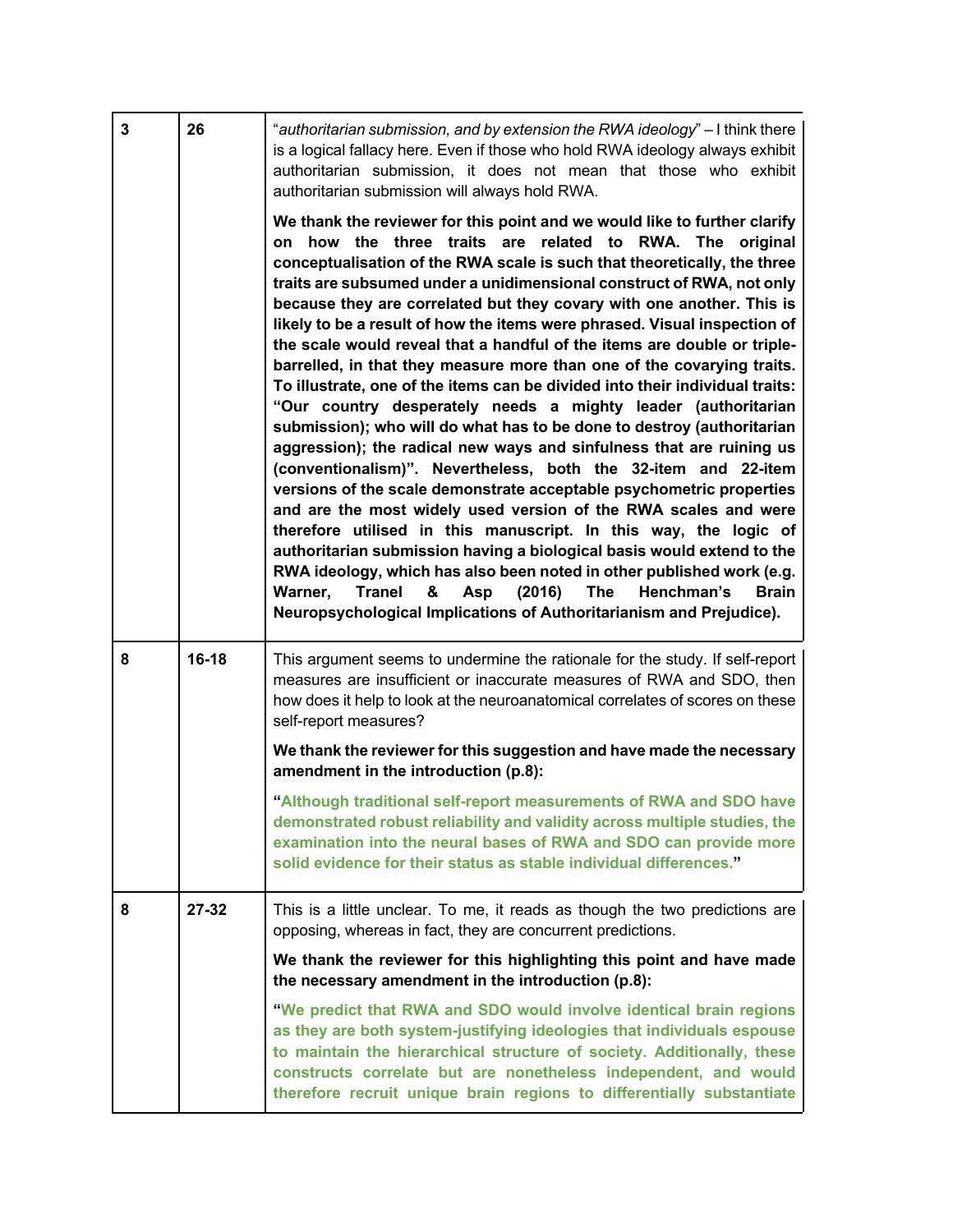|    |       | these ideologies in terms of antecedents and outcomes as propounded<br>by the DPM model."                                                                                                                                                                                                                                          |
|----|-------|------------------------------------------------------------------------------------------------------------------------------------------------------------------------------------------------------------------------------------------------------------------------------------------------------------------------------------|
| 9  | 12    | The Nam reference here lists 2017 as the publication date, but the entry in<br>the references list says 2018.                                                                                                                                                                                                                      |
|    |       | We thank the reviewer for noticing and have made the necessary<br>amendment in the reference list (p.28):                                                                                                                                                                                                                          |
|    |       | "Nam, H.H., Jost, J.T., Kaggen, L., Campbell-Meiklejohn, D., Van Bavel,<br>J.J., 2017. Amygdala structure and the tendency to regard the social<br>system as legitimate and desirable. Nat. Hum. Behav. 2 (2), 133-138.<br>10.1038/s41562-017-0248-5."                                                                             |
| 9  | 14    | The directionality of the hypothesised correlation should be included.                                                                                                                                                                                                                                                             |
|    |       | We thank the reviewer for this suggestion and have made the necessary<br>amendment in the introduction (p.9):                                                                                                                                                                                                                      |
|    |       | "and hence, the scores in these measures will presumably also<br>correlate positively with amygdala volume (H2)."                                                                                                                                                                                                                  |
| 9  | 31    | It's unclear if the study being described here is another vmPFC ablation<br>study, or a different type of study.                                                                                                                                                                                                                   |
|    |       | We thank the reviewer for bringing up this clarification and have made<br>the necessary amendment in the introduction (p.10):                                                                                                                                                                                                      |
|    |       | "Importantly, after partialling out religious fundamentalism, Asp,<br>Ramachandran & Tranel (2012) found that the degree of vmPFC damage<br>still led to higher RWA scores, suggesting that the fundamentalist<br>beliefs associated with RWA is not exclusive to a religious context<br>(Krauss, Streib, Keller & Silver, 2006)." |
| 10 | 1     | The use of the word 'poor' here reflects a value judgement and could be<br>misunderstood by readers who consider authoritarian submission and<br>gender stereotyping to be good things.                                                                                                                                            |
|    |       | We agree with the reviewer and have made the necessary amendment<br>in the introduction (p.10):                                                                                                                                                                                                                                    |
|    |       | "In other studies, vmPFC lesions are also implicated in changes in<br>performances of tasks related to the covariations of RWA"                                                                                                                                                                                                    |
| 10 | $5-9$ | It's not clear from this what Grafman's findings were, so it's difficult to follow<br>the logic of the subsequent inferences.                                                                                                                                                                                                      |
|    |       | We thank the reviewer for this point and have decided to remove this<br>text to minimise confusion.                                                                                                                                                                                                                                |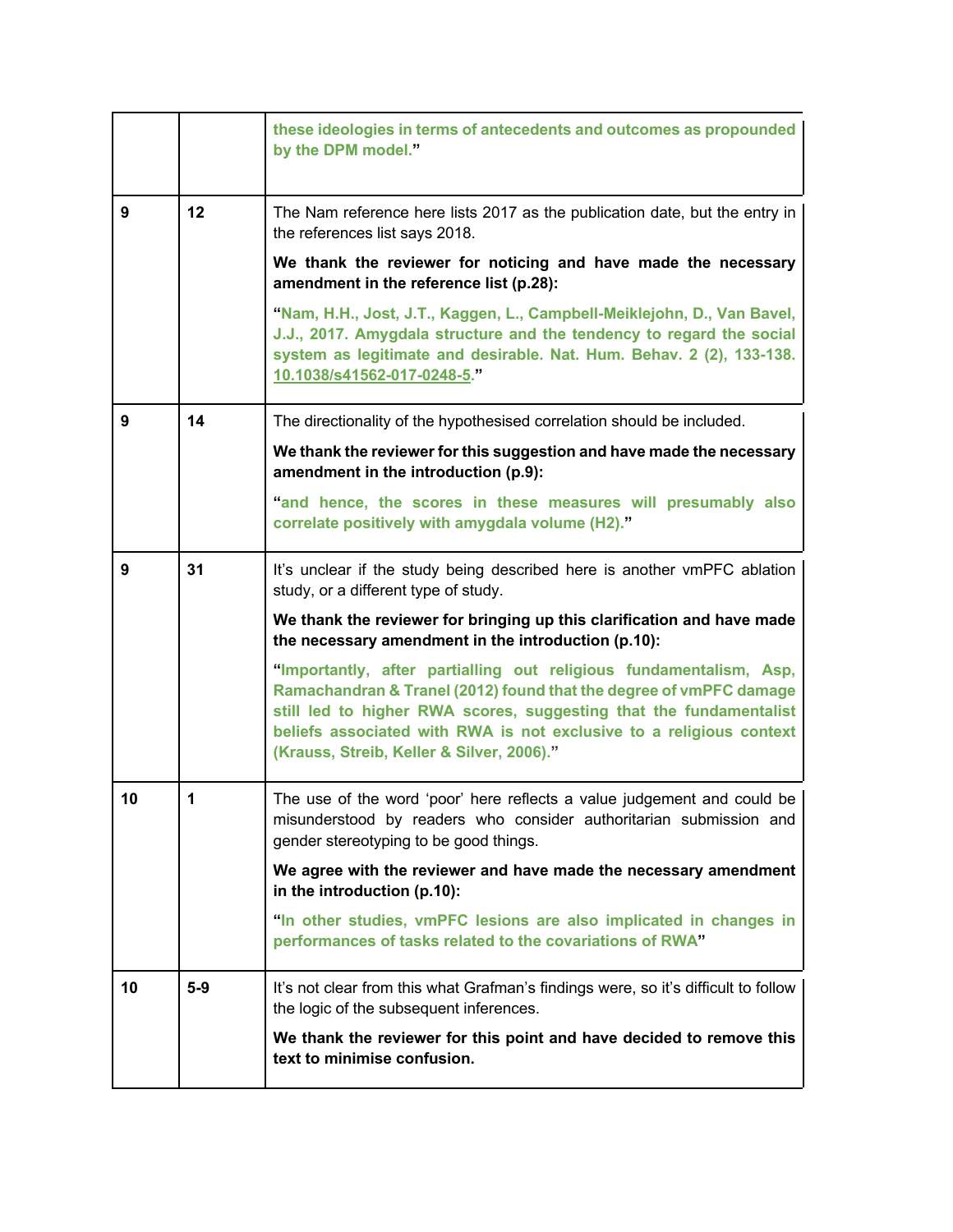| 10 | 18    | It's not clear what seemingly inconsistent findings are being referred to here.                                                                                                                                                                                                                                                                                                                                                                                                                                                                                                                                                                                                                                                    |
|----|-------|------------------------------------------------------------------------------------------------------------------------------------------------------------------------------------------------------------------------------------------------------------------------------------------------------------------------------------------------------------------------------------------------------------------------------------------------------------------------------------------------------------------------------------------------------------------------------------------------------------------------------------------------------------------------------------------------------------------------------------|
|    |       | We thank the reviewer for this point and we have deemphasised the<br>inconsistencies and focused on variation in brain areas associated with<br>SDO across fMRI studies this in the main text (p.10):                                                                                                                                                                                                                                                                                                                                                                                                                                                                                                                              |
|    |       | "These variations in brain areas are potentially attributable to the<br>different tasks employed in each study."                                                                                                                                                                                                                                                                                                                                                                                                                                                                                                                                                                                                                   |
| 10 | 20    | Was it higher or lower SDO scores that were associated with reduced ACC<br>& insula activation?                                                                                                                                                                                                                                                                                                                                                                                                                                                                                                                                                                                                                                    |
|    |       | We thank the reviewer for highlighting this point and we have made the<br>necessary amendments (p.10):                                                                                                                                                                                                                                                                                                                                                                                                                                                                                                                                                                                                                             |
|    |       | "Chiao et al. (2009) measured empathic response to stimuli involving<br>pain (and no pain) and found higher SDO scores covaried with reduced<br>activation in the anterior cingulate cortex (ACC) and insula when<br>perceiving pain in others."                                                                                                                                                                                                                                                                                                                                                                                                                                                                                   |
| 10 | 29-31 | I don't follow the reasoning here. It could well be the case that SDO covaries<br>with STS and dlPFC activity when viewing faces of different perceived ranks<br>in real life, regardless of how social rank is defined?                                                                                                                                                                                                                                                                                                                                                                                                                                                                                                           |
|    |       | We thank the reviewer for this clarification and agree that SDO is likely<br>associated with perceived ranks in real life. However, the finding that<br>SDO scores covary with STS and dIPFC is based on a loose operational<br>definition of 'superiority in a social hierarchy'. In the case of Ligneul et<br>al.'s study, this was defined as 'competitive skill' in the task. That is,<br>the authors implicitly defined 'winner' as 'more superior in a social<br>hierarchy'. Because there was no manipulation check of whether<br>participants perceived 'winners' as 'higher in rank' than another in a<br>social hierarchy, whether SDO scores covary with STS and dIPFC<br>activity due to perceived ranks is debatable. |
|    |       | We have also clarified this in the main text (p.10):                                                                                                                                                                                                                                                                                                                                                                                                                                                                                                                                                                                                                                                                               |
|    |       | "It is possible that participants did not perceive any social ranking<br>during the task at all. As there was no manipulation check for this<br>implicit assumption, it is not clear why SDO scores covaried with dIPFC<br>and STS activity. Consequently, the association between SDO and<br>dlPFC and STS regions may not be borne out once this particular task<br>is no longer carried out during the brain scan."                                                                                                                                                                                                                                                                                                             |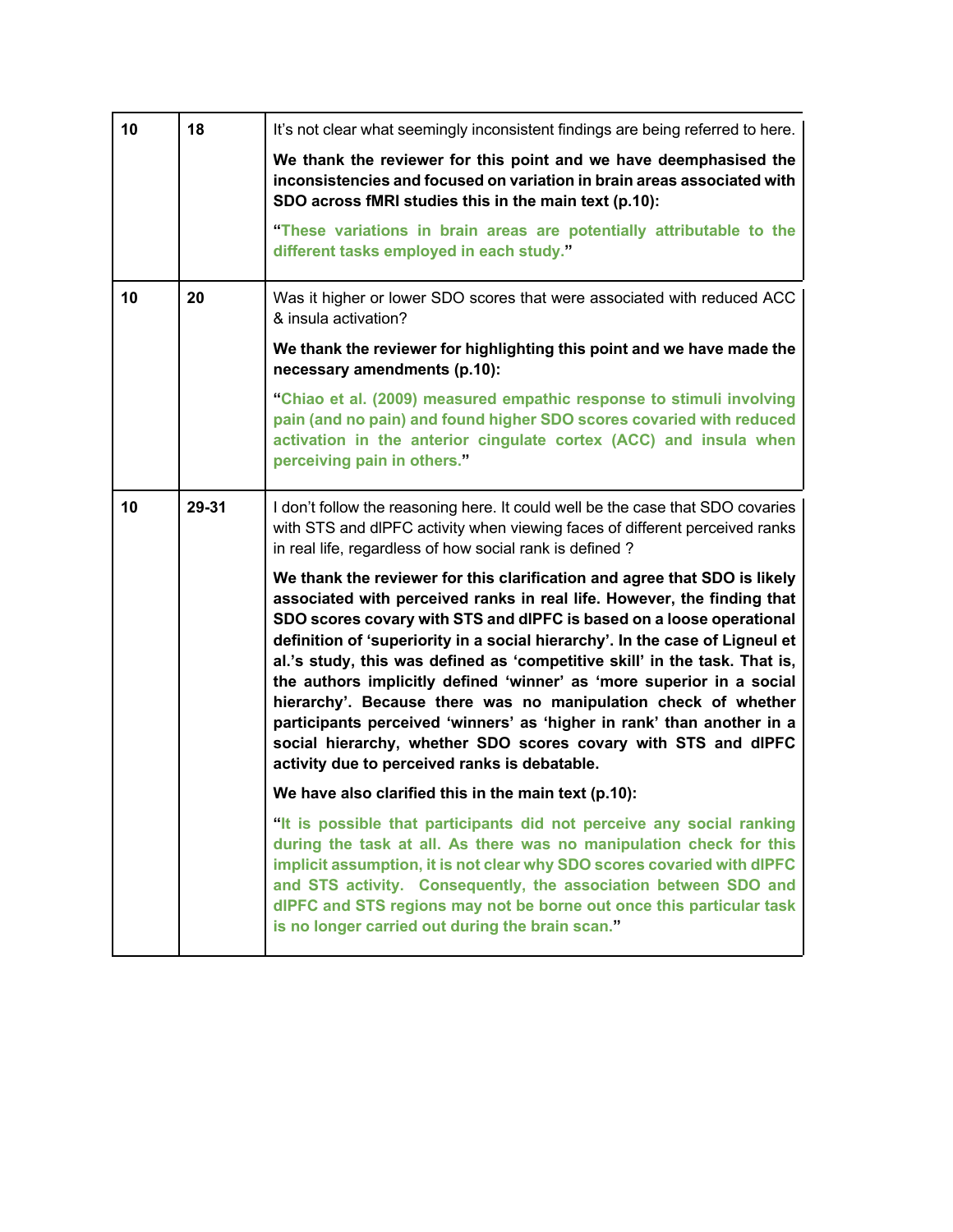| 11 | 9  | I don't understand why H4 includes only ACC, and not midcingulate cortex<br>as well?                                                                                                                                                                                                                                                                                                                                                                                                                                                                                                                                                                                                                                                                                                                                                                                                                                                                                                        |
|----|----|---------------------------------------------------------------------------------------------------------------------------------------------------------------------------------------------------------------------------------------------------------------------------------------------------------------------------------------------------------------------------------------------------------------------------------------------------------------------------------------------------------------------------------------------------------------------------------------------------------------------------------------------------------------------------------------------------------------------------------------------------------------------------------------------------------------------------------------------------------------------------------------------------------------------------------------------------------------------------------------------|
|    |    | The description of Cazzato et al's findings mentions other regions within the<br>"social orienting circuit" - I'm not sure why the hypothesis is specific to the<br>MCC/ACC & insula, rather than including the whole social orienting circuit?                                                                                                                                                                                                                                                                                                                                                                                                                                                                                                                                                                                                                                                                                                                                             |
|    |    | We thank the reviewer for bringing this clarification to our awareness.<br>Research has made clear distinctions between ACC and MCC and it<br>was a mistake on our part to assume that one could substitute for the<br>other. Given that only the insula was a region that was found to be<br>implicated with SDO in both the Cazzato et al. and Chiao et al. studies,<br>we opted to focus H4 only on the association between SDO and insula.<br>Additionally, the Cazzato et al paper did not make any specific<br>hypothesis of SDO scores covarying with the whole social orienting<br>circuit so we hesitate to make any assumptions. We have also amended<br>this in the main text (p.11):<br>"Therefore, we believe it's likely that variation in SDO scores will be<br>negatively associated with structural volume of the insula (H4)."<br>We understand that this might cause some misunderstanding so we<br>have now deleted the paragraph in the introduction where we referred |
|    |    | to the social orienting circuit.                                                                                                                                                                                                                                                                                                                                                                                                                                                                                                                                                                                                                                                                                                                                                                                                                                                                                                                                                            |
|    |    |                                                                                                                                                                                                                                                                                                                                                                                                                                                                                                                                                                                                                                                                                                                                                                                                                                                                                                                                                                                             |
| 11 | 15 | The Asp et al study looked at vmPFC lesions, not brain activity?                                                                                                                                                                                                                                                                                                                                                                                                                                                                                                                                                                                                                                                                                                                                                                                                                                                                                                                            |
|    |    | We thank the reviewer for this clarification and as such, this has been<br>fixed (p.12):                                                                                                                                                                                                                                                                                                                                                                                                                                                                                                                                                                                                                                                                                                                                                                                                                                                                                                    |
|    |    | "Both RWA and SDO has been shown to exhibit cross-cultural validity<br>(Roccato & Ricolfi, 2005), temporal stability (Osborne et al., 2017;<br>Ruffman et al., 2019), and association with brain lesion (RWA: Asp,<br>Ramachandran & Tranel, 2012;) and brain activity (SDO: Cazzato et al.,<br>2015; Chiao et al., 2009)."                                                                                                                                                                                                                                                                                                                                                                                                                                                                                                                                                                                                                                                                 |
| 11 | 26 | As far as I can tell, there is insufficient grounds to predict that SDO scores<br>will not correlate with vmPFC. As the of Cazzato et al. study used an ROI<br>analysis, and the Chiao et al study reported activation in PFC.                                                                                                                                                                                                                                                                                                                                                                                                                                                                                                                                                                                                                                                                                                                                                              |
|    |    | We thank the reviewer for this point and have made the necessary<br>elaboration in the main text to explicate the double dissociation of SDO<br>and RWA (p.11):                                                                                                                                                                                                                                                                                                                                                                                                                                                                                                                                                                                                                                                                                                                                                                                                                             |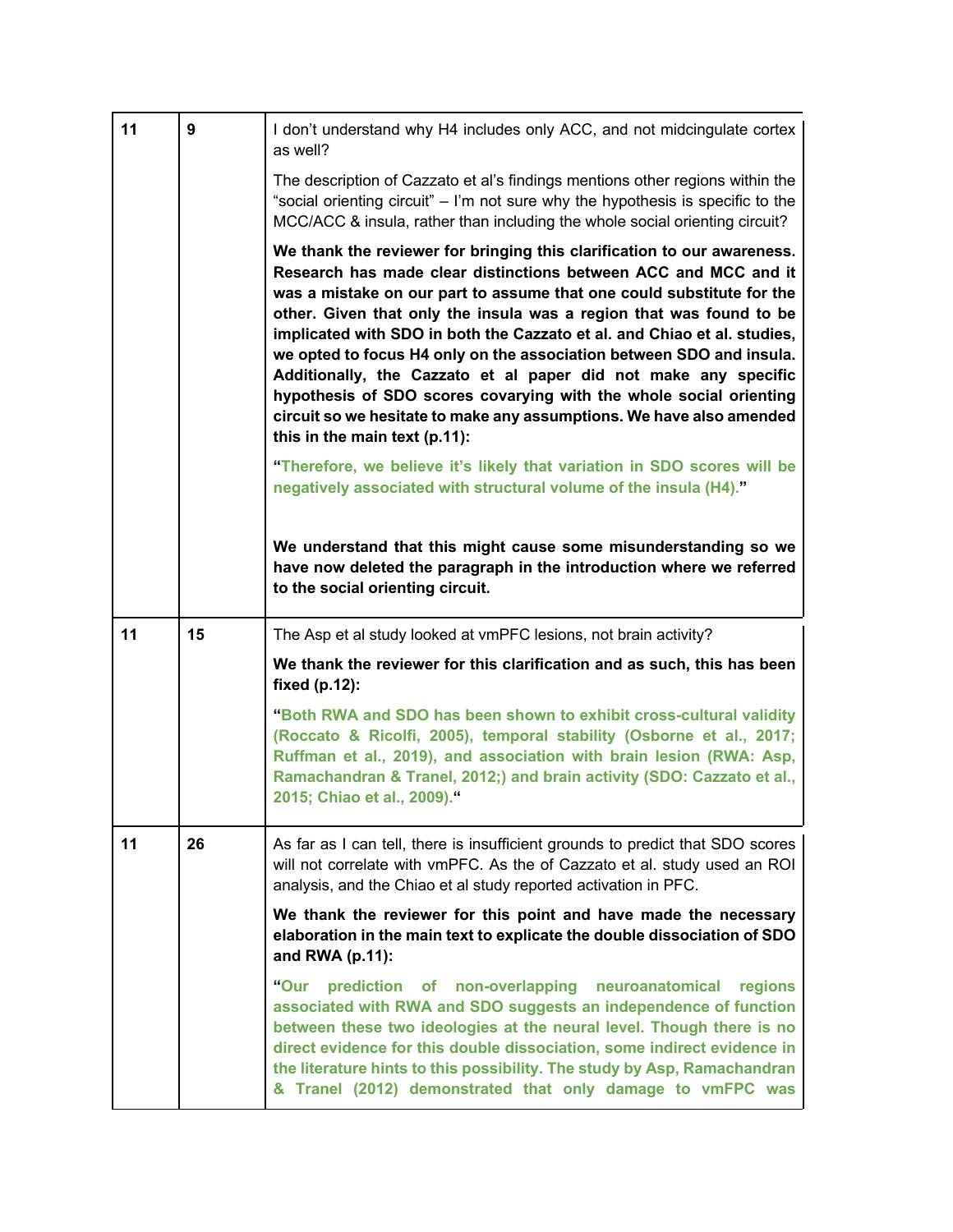|    |    | significantly associated with higher RWA scores compared to healthy<br>controls. Patients with damage to other neural structures, including<br>those that are involved with emotion, did not show this increase in RWA<br>scores. The etiologies of these non-vmPFC lesions were not overly<br>specified. Notwithstanding, this distinctiveness of RWA scores<br>associated with only vmPFC damage and not other cortical regions<br>implicated in emotional processing leads us to hypothesise that RWA<br>is likely not to associate with the insula. Importantly, this non-vmPFC<br>lesion group excludes patients with specific damage to the amygdala.<br>Thus, the predicted overlapping association of RWA and SDO with the<br>amygdala remains intact. Moreover, only Chiao et al. (2009) has thus far<br>conducted a whole-brain analysis to identify regions that covary with<br>SDO scores during an fMRI task. SDO scores were a significant<br>predictor of frontal areas, namely, inferior, superior and middle frontal<br>gyri activity, in addition to the aforementioned ACC and insula activity<br>when participants engaged in an empathic task. However, after<br>controlling for age and self-reported dispositional empathy, only the<br>ACC and insula were left as regions significantly associated with SDO<br>scores. To our knowledge, no other studies have conducted a whole-<br>brain analysis involving SDO. Comparing with the study by Cazzato et<br>al. (2016), only the insula region consistently covaries with SDO scores<br>across different fMRI tasks. Based on the limited research on this topic,<br>we hypothesise that SDO but not RWA will be associated with the insula<br>and RWA but not SDO will be associated with vmPFC." |
|----|----|------------------------------------------------------------------------------------------------------------------------------------------------------------------------------------------------------------------------------------------------------------------------------------------------------------------------------------------------------------------------------------------------------------------------------------------------------------------------------------------------------------------------------------------------------------------------------------------------------------------------------------------------------------------------------------------------------------------------------------------------------------------------------------------------------------------------------------------------------------------------------------------------------------------------------------------------------------------------------------------------------------------------------------------------------------------------------------------------------------------------------------------------------------------------------------------------------------------------------------------------------------------------------------------------------------------------------------------------------------------------------------------------------------------------------------------------------------------------------------------------------------------------------------------------------------------------------------------------------------------------------------------------------------------------------------------------------------------------------------------------------------------------------|
| 11 | 27 | Similar to the above point, I'm not sure there's sufficient grounds to<br>hypothesise that RWA scores would not correlate with ACC and insula.<br>We thank the reviewer for this point and would kindly direct them to the<br>text above.                                                                                                                                                                                                                                                                                                                                                                                                                                                                                                                                                                                                                                                                                                                                                                                                                                                                                                                                                                                                                                                                                                                                                                                                                                                                                                                                                                                                                                                                                                                                    |
| 14 | 27 | Will data be checked to make sure it meets assumptions for parametric<br>analysis before Pearson's correlation is run?                                                                                                                                                                                                                                                                                                                                                                                                                                                                                                                                                                                                                                                                                                                                                                                                                                                                                                                                                                                                                                                                                                                                                                                                                                                                                                                                                                                                                                                                                                                                                                                                                                                       |
|    |    | We thank the reviewer for this point and address this in the methods on<br>p.15:                                                                                                                                                                                                                                                                                                                                                                                                                                                                                                                                                                                                                                                                                                                                                                                                                                                                                                                                                                                                                                                                                                                                                                                                                                                                                                                                                                                                                                                                                                                                                                                                                                                                                             |
|    |    | "Prior to running correlational analysis, RWA and SDO scores will<br>undergo preliminary analysis to check that assumptions for parametric<br>testing are fulfilled. In particular, the normality of responses for each<br>item will be verified using skewness and kurtosis recommended cut-off<br>of +/- 3 values. Items that do not fulfil the normality assumption will be<br>removed from further analysis."                                                                                                                                                                                                                                                                                                                                                                                                                                                                                                                                                                                                                                                                                                                                                                                                                                                                                                                                                                                                                                                                                                                                                                                                                                                                                                                                                            |
| 17 | 8  | How will the ROIs be defined?<br>We thank the reviewer for this clarification and address this point in                                                                                                                                                                                                                                                                                                                                                                                                                                                                                                                                                                                                                                                                                                                                                                                                                                                                                                                                                                                                                                                                                                                                                                                                                                                                                                                                                                                                                                                                                                                                                                                                                                                                      |
|    |    | the methods on p.18:                                                                                                                                                                                                                                                                                                                                                                                                                                                                                                                                                                                                                                                                                                                                                                                                                                                                                                                                                                                                                                                                                                                                                                                                                                                                                                                                                                                                                                                                                                                                                                                                                                                                                                                                                         |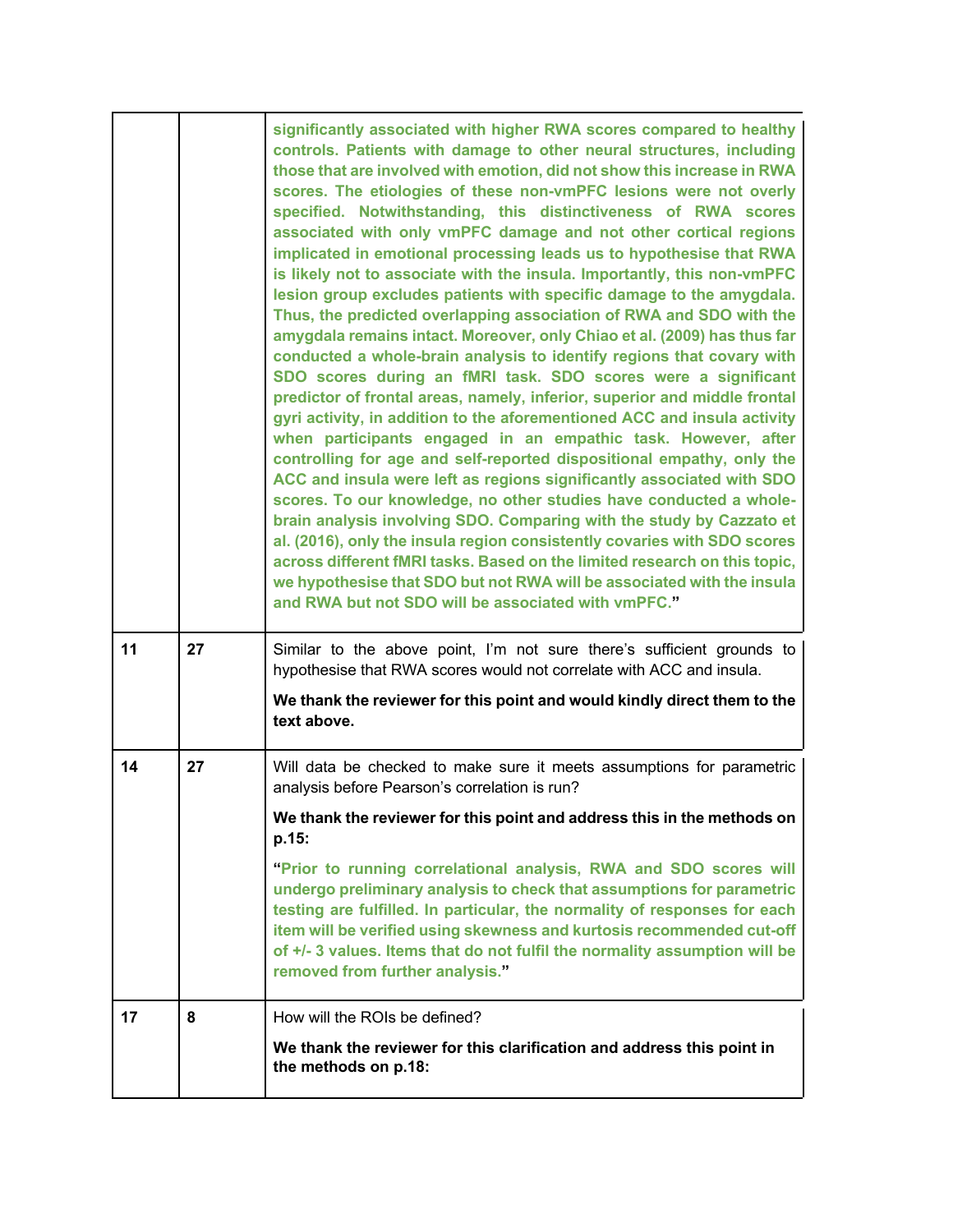|    |    | "We will investigate the association between GMV and scores in the<br>RWA and SDO scales using ROI multiple regression analyses. As the<br>brain areas in our hypotheses are identified with a strong a priori<br>prediction, the threshold of significance was set at $p < 0.05$ , with small<br>volume correction for multiple comparisons in the ROIs. To analyse<br>these regression models, we will be using the MarsBaR toolbox<br>(http://marsbar.sourceforge.net/) to anatomically define ROIs for the<br>three pre-specified brain regions (i.e. amygdala, vmPFC and insula)<br>according to our main hypotheses. The GMVs will be extracted from<br>their ROIs using anatomically defined spheres with a radius of 20mm<br>centered at (MNI: $x=-36$ , $y=-9$ , $z=-17$ ) for the left amygdala and at (MNI:<br>$x=27$ , $y=12$ , $z=-21$ ) for the right amygdala (Nam et al., 2017). We then<br>average the mean volumes from the left and right amygdala. The ROI of<br>the vmPFC will be anatomically defined as a sphere with a radius of 20<br>mm centered at (MNI: $x = 0$ , $y = 40$ , $z = -18$ ; Li et al., 2017). Finally, the<br>ROI of in the insula will be anatomically defined as a sphere with a<br>radius of 20 mm centered at (MNI: $x = -45$ , $y = 26$ , $z = -6$ ; Chiao et al.,<br>2009; Cazzato et al., 2015)."                                                                                                                                                                                                                                                                                       |
|----|----|-----------------------------------------------------------------------------------------------------------------------------------------------------------------------------------------------------------------------------------------------------------------------------------------------------------------------------------------------------------------------------------------------------------------------------------------------------------------------------------------------------------------------------------------------------------------------------------------------------------------------------------------------------------------------------------------------------------------------------------------------------------------------------------------------------------------------------------------------------------------------------------------------------------------------------------------------------------------------------------------------------------------------------------------------------------------------------------------------------------------------------------------------------------------------------------------------------------------------------------------------------------------------------------------------------------------------------------------------------------------------------------------------------------------------------------------------------------------------------------------------------------------------------------------------------------------------------------------------------------------------------------------|
| 17 | 14 | Sex should be controlled for as well as age<br>We agree with the reviewer and we will include age, gender as<br>covariates in the model. As per another reviewer's recommendation,<br>we have also included global brain volume in the form of total<br>intracranial volume as an additional covariate. Please see the detailed<br>description on p.19:                                                                                                                                                                                                                                                                                                                                                                                                                                                                                                                                                                                                                                                                                                                                                                                                                                                                                                                                                                                                                                                                                                                                                                                                                                                                                 |
|    |    | "In these analyses, we intend to control for total intracranial volume<br>(TIV), age and gender by including them into the regression model as<br>independent "nuisance" variables. TIV is an important variable to<br>account for particularly in ROI-based volumetric measures because<br>such subtle differences in regional brain volume may be confounded<br>by individual differences in overall brain size (O'Brien et al., 2011). We<br>are also controlling for age not only because TIV varies as a function of<br>age (Bartholomeusz et al., 2002), but also because both RWA and SDO<br>have been shown to decrease with age (Altemeyer, 1998; Ruffman et<br>al., 2020). Accounting for age is also necessitated in this study because<br>the analysis will include participants from two different age groups, a<br>young adult sample and a middle-aged adult sample. We would expect<br>both self-report and volumetric brain differences between these two<br>age groups so including age in the regression model will minimise<br>confounds due to age differences. Finally, past research also suggests<br>a gender difference in self-reports of RWA and SDO. In particular,<br>women tend to report higher RWA scores than men (Brandt & Henry,<br>2012) whereas men tend to report higher SDO scores than women<br>(Pratto et al., 1994). Combined with an overall brain volume differences<br>between men and women (Kaufmann et al., 2001; Ruigrok et al., 2014;<br>Takahashi et al., 2011), we reckoned controlling for gender would<br>facilitate in identifying significant neuroanatomical correlates, as we |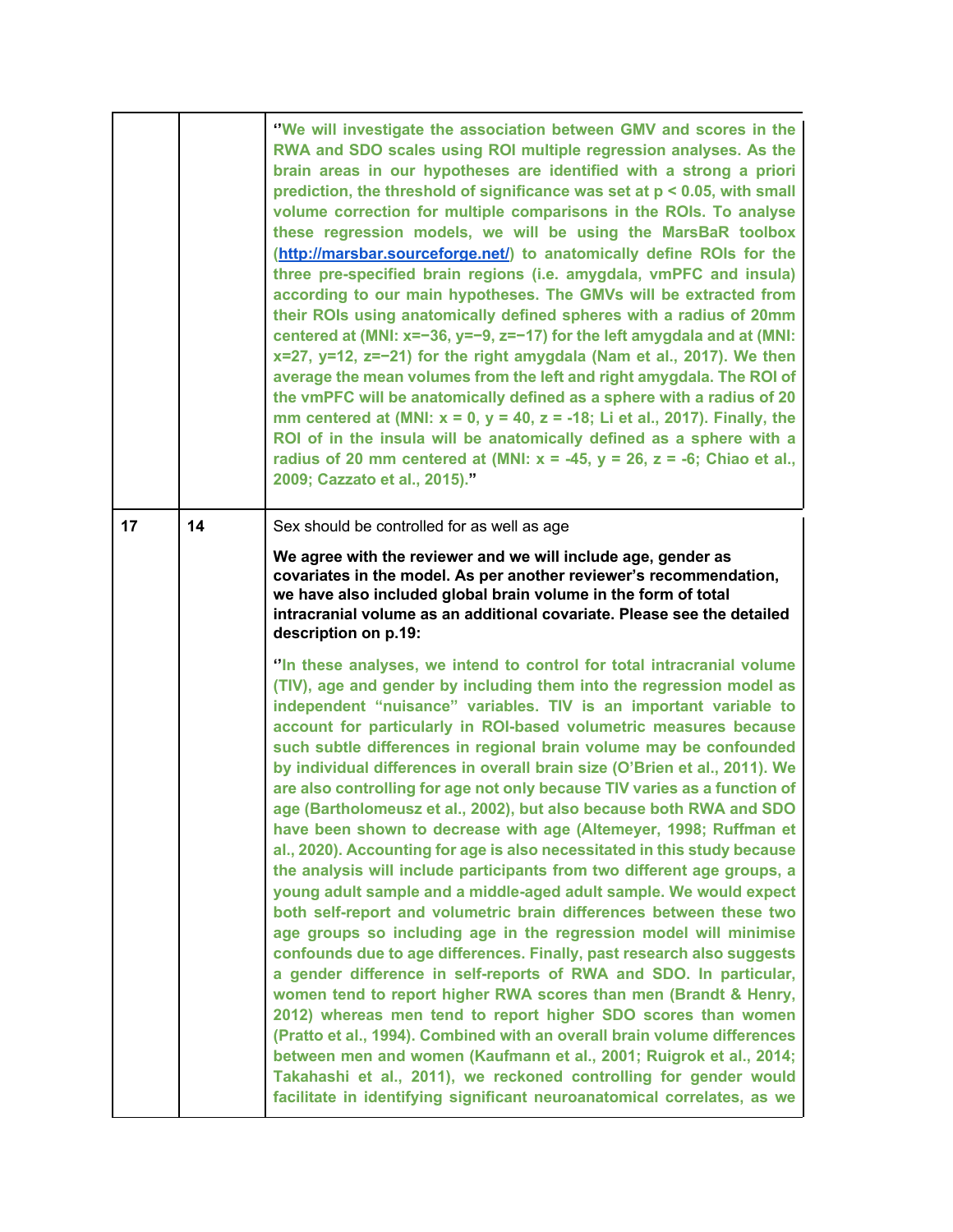|    | predict with the age variable. We would like to emphasise that although<br>system-justifying ideologies and regional (and overall) brain volume do<br>seem to vary with age and gender, these are treated as nuisance<br>variables in the main analysis as they do not comprise the main<br>objectives of the study." |
|----|-----------------------------------------------------------------------------------------------------------------------------------------------------------------------------------------------------------------------------------------------------------------------------------------------------------------------|
| 18 | In the $6th$ column, it says that a non-significant or significantly negative<br>correlation would disconfirm the hypothesis. However, absence of evidence<br>is not evidence of absence.                                                                                                                             |
|    | We thank the reviewer for this point and have made the change in the<br>manuscript (p.21):                                                                                                                                                                                                                            |
|    | "Significantly negative correlations [between RWA and SDO] would<br>disconfirm the hypothesis."                                                                                                                                                                                                                       |

**We thank the reviewer for this insightful suggestion and have implemented a combined ROI and whole brain analysis approach to our study. We have added an additional subsection, "2.9. Whole Brain Analysis Plan" (p.20):**

**"To supplement the a priori ROI analysis, we will also be conducting a whole brain analysis using the DARTEL package in SPM12. As with the ROI analysis, RWA or SDO scores will be used as contrasts to test significance of regressions coefficients from zero value. Similarly, age, gender and TIV will be included as covariates. Significance thresholds will be set at a peak-level threshold of** *p* **< 0.05 with family-wise error (FWE) correction, and uncorrected voxel-wise level of** *p* **< 0.001."**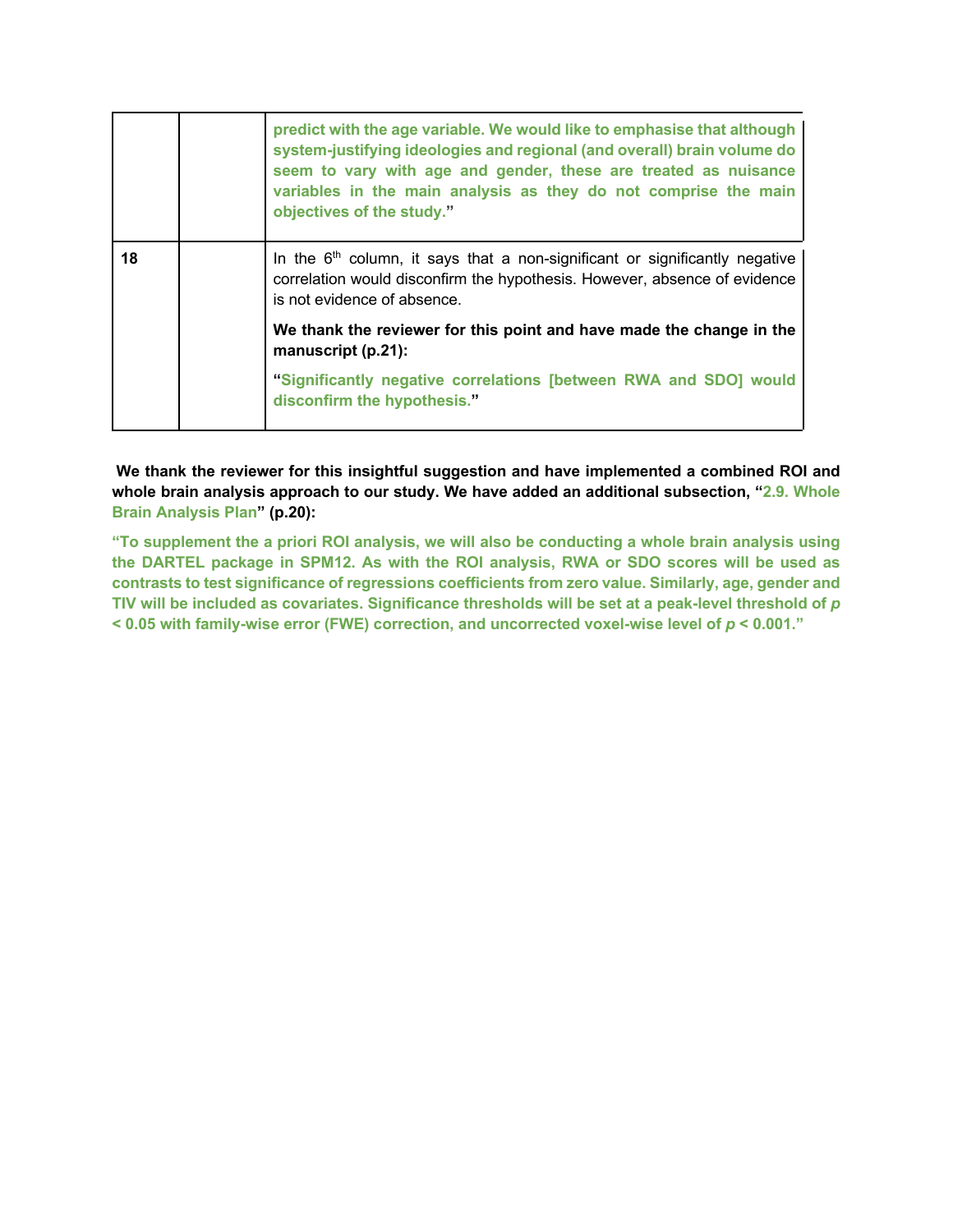# **Reviewer 3**

#### **1A. The scientific validity of the research question(s).**

The authors investigate neuroanatomical correlates of system-justifying ideologies, i.e., trait measures of social dominance (SDO) and right-wing authoritarianism (RWA). This research question is scientifically justifiable and derived from existing theories. Furthermore, it is defined with sufficient precision as to be answerable through quantitative research. It also falls within established ethical norms.

#### **1B. The logic, rationale, and plausibility of the proposed hypotheses, as applicable.**

The authors state clear, directional hypotheses. Yet, there is some additional literature that seems to be relevant for deriving the hypotheses (e.g. Baumgartner et al., 2014, Neuroimage, "Impartiality in humans is predicted by brain structure of dorsomedial prefrontal cortex"). While I found the direction of these hypotheses reasonably deduced from previous literature, I was a bit confused regarding the underlying unidimensionality and the expected correlation between SDO and RWA. If the correlation among these measures depends so heavily on the cultural/political environment, is it then plausible to expect a common evolutionary/biological basis of these two constructs? Maybe the authors could clarify this issue.

**We would like to thank the reviewer for raising this insightful reference to our awareness. However, we restricted our literature search to derive our hypotheses on neuroanatomical correlates using references that included either RWA or SDO (or in the case of Nam et al., systemjustification scale, which is of relevance to our framework using system-justifying ideologies) in their neuroimaging study. Moreover, our study did not include any measure of impartiality and so hesitate to include this specific reference.**

**We would also like to thank the reviewer for highlighting this and as such, we have changed the section header to "1.5. Right Wing Authoritarianism and Social Dominance Orientation as Separate Constructs" (p.6) to minimise confusion regarding the unidimensionality and expected correlation between RWA and SDO. We would also like to further clarify how the correlation between SDO and RWA may relate to the biological basis of the constructs:**

**Although the correlation between RWA and SDO scores vary as a function of the degree of ideological contrast of the population of study, this does not preclude the distinction of antecedents of RWA and SDO as predicted by the DPM model. That is, RWA is largely motivated by a dangerous worldview whereas SDO is largely motivated by a competitive worldview. In addition, the amygdala is also involved as this region is implicated with legitimising social hierarchies, both promoted by RWA and SDO ideologies. In other words, the degree of ideological contrast has more to do with the correlation between the two ideologies and much less the underlying psychological and neuroanatomical mechanisms underlying each of them. Theoretically, regardless of the degree of ideological contrast of a given population, the shared and distinct brain regions of RWA and SDO would remain stable. That being said, a cross-national comparison of RWA and SDO scores and their neuroanatomical correlates between countries of different ideological contrasts must be conducted to directly address this question.**

# **1C. The soundness and feasibility of the methodology and analysis pipeline (including statistical power analysis or alternative sampling plans where applicable).**

In total, I found the methodology and analysis pipeline sound and feasible. The authors have provided a reasonable justification for choosing this sample size. However, I think the authors should add some details to their analysis plan (see 1D).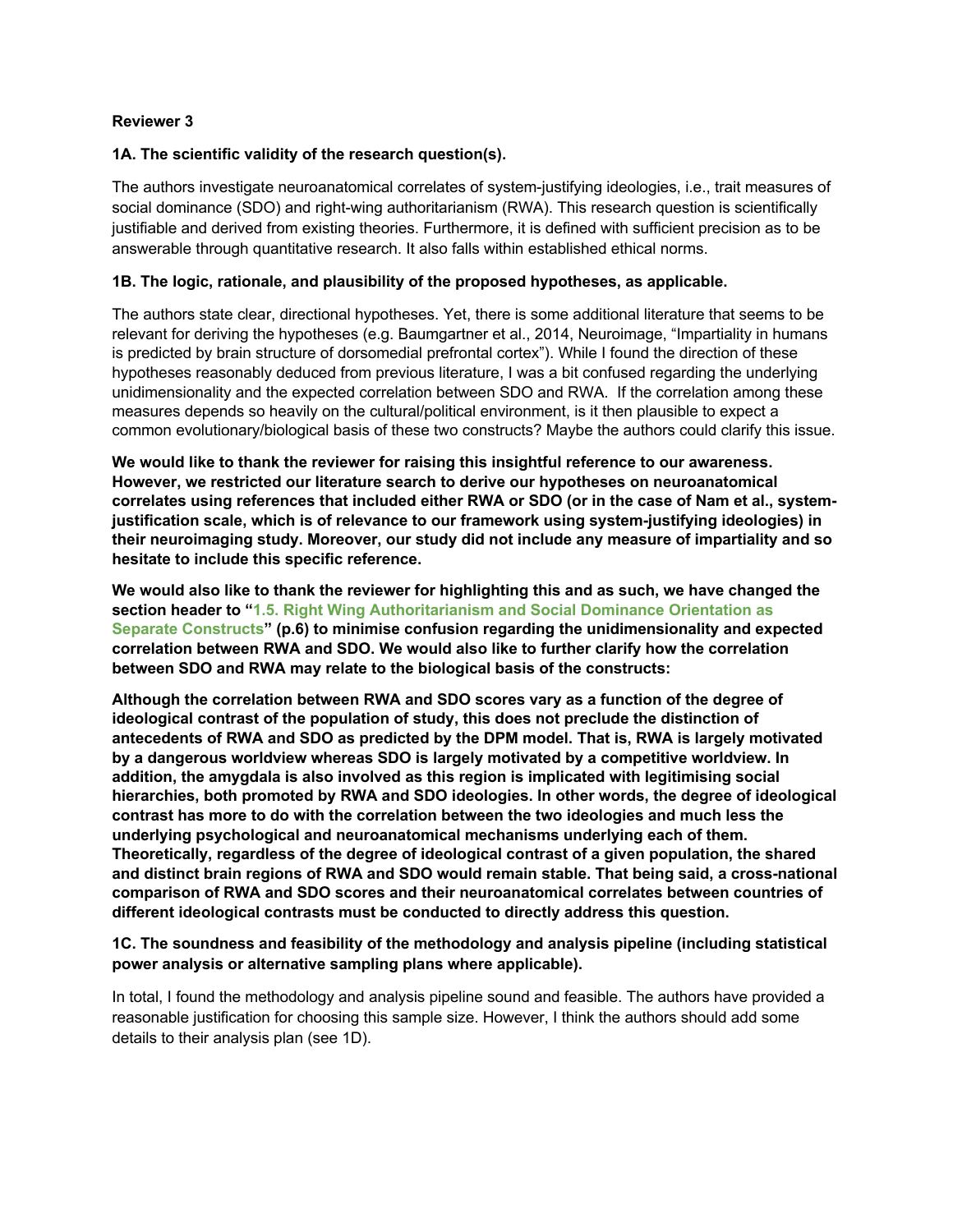# **1D. Whether the clarity and degree of methodological detail is sufficient to closely replicate the proposed study procedures and analysis pipeline and to prevent undisclosed flexibility in the procedures and analyses.**

I was missing some details regarding the ROI-definition and statistical analysis. How exactly will the ROIs be defined (e.g. which atlas will be used)? How do the authors plan to test their hypotheses? Could they please specify how they will perform their "ROI multiple regression analysis"? Do the authors expect differences between gender? Why not include gender as an additional covariate? How exactly will the GMV be calculated (e.g., which software will be used)?

# **We address the point on defining ROI and calculating GMV in the methods on p.18:**

**''We will investigate the association between GMV and scores in the RWA and SDO scales using ROI multiple regression analyses. As the brain areas in our hypotheses are identified with a strong a priori prediction, the threshold of significance was set at p < 0.05, with small volume correction for multiple comparisons in the ROIs. To analyse these regression models, we will be using the MarsBaR toolbox (http://marsbar.sourceforge.net/) to anatomically define ROIs for the three pre-specified brain regions (i.e. amygdala, vmPFC and insula) according to our main hypotheses. The GMVs will be extracted from their ROIs using anatomically defined spheres with a radius of 20mm centered at (MNI: x=−36, y=−9, z=−17) for the left amygdala and at (MNI: x=27, y=12, z=−21) for the right amygdala (Nam et al., 2017). We then average the mean volumes from the left and right amygdala masks. The ROI of the vmPFC will be anatomically defined as a sphere with a radius of 20 mm centered at (MNI: x = 0, y = 40, z = -18; Li et al., 2017). Finally, the ROI of the insula will be anatomically defined as a sphere with a radius of 20 mm centered at (MNI: x = -45, y = 26, z = -6; Chiao et al., 2009; Cazzato et al., 2015)."**

**We thank the reviewer for their recommendation and have expanded on how the multiple regression analyses will be conducted on p.19:**

# **"Each ROI multiple regression analysis will use ordinary least squares models with the GMV as the dependent variable, and RWA (or SDO) score, gender, age and TIV as independent variables."**

#### **We agree with the reviewer and we will include gender as covariates in the model. As per another reviewer's recommendation, we have also included global brain volume in the form of total intracranial volume as an additional covariate. Please see the detailed description on p.19:**

**''In these analyses, we intend to control for total intracranial volume (TIV), age and gender by including them into the regression model as independent "nuisance" variables. TIV is an important variable to account for particularly in ROI-based volumetric measures because such subtle differences in regional brain volume may be confounded by individual differences in overall brain size (O'Brien et al., 2011). We are also controlling for age not only because TIV varies as a function of age (Bartholomeusz et al., 2002), but also because both RWA and SDO have been shown to decrease with age (Altemeyer, 1998; Ruffman et al., 2020). Accounting for age is also necessitated in this study because the analysis will include participants from two different age groups, a young adult sample and a middle-aged adult sample. We would expect both self-report and volumetric brain differences between these two age groups so including age in the regression model will minimise confounds due to age differences. Finally, past research also suggests a gender difference in self-reports of RWA and SDO. In particular, women tend to report higher RWA scores than men (Brandt & Henry, 2012) whereas men tend to report higher SDO scores than women (Pratto et al., 1994). Combined with an overall brain volume difference between men and women (Kaufmann et al., 2001; Ruigrok et al., 2014; Takahashi et al., 2011), we reckoned controlling for gender would facilitate in identifying significant neuroanatomical correlates, as we predict with the age variable. We would like to emphasise that although system-justifying ideologies and regional (and overall)**